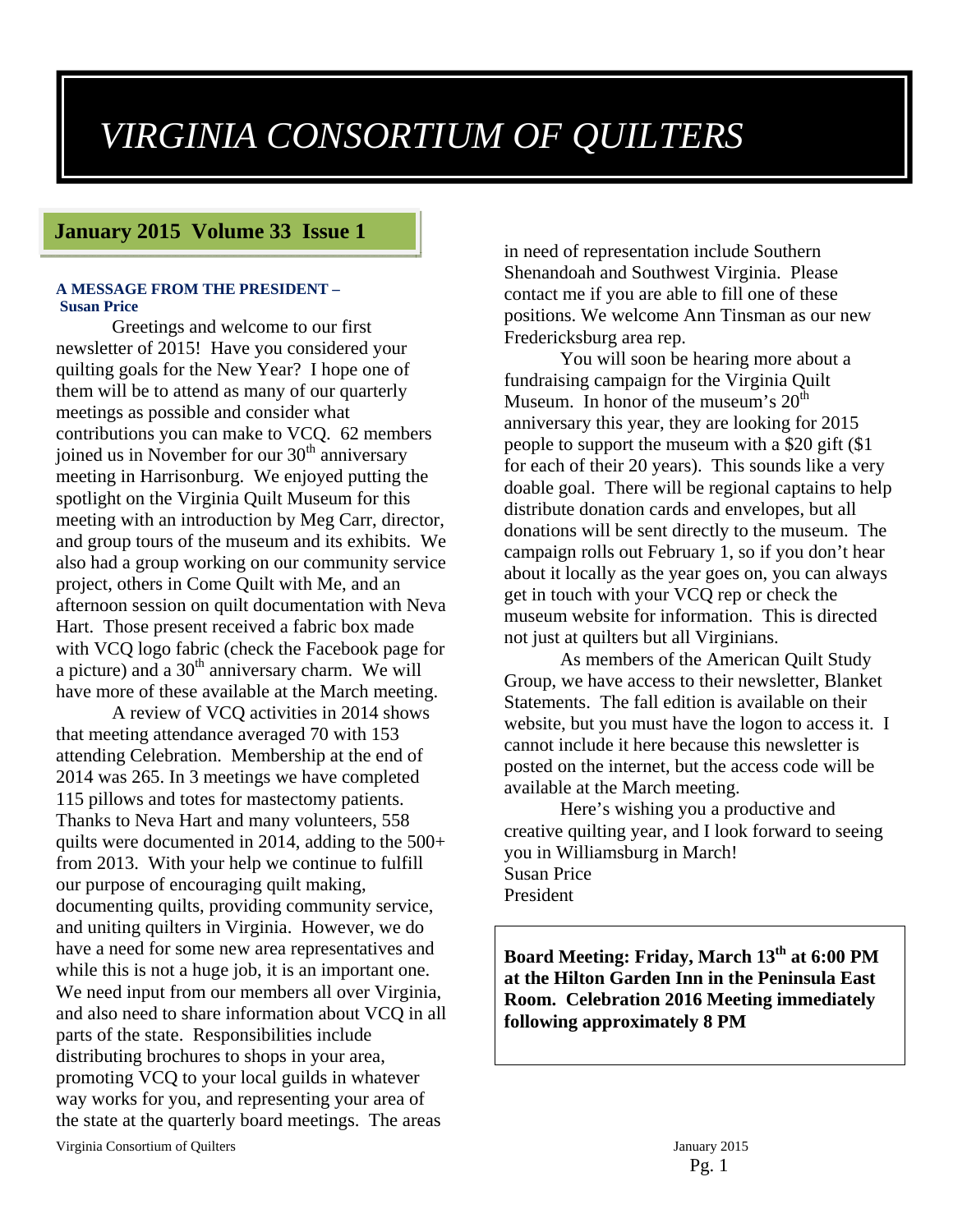#### *MEET YOUR BOARD OF DIRECTORS*

|    | <b>Position</b>            | <b>Name</b>            | <b>Phone</b> | E-mail                      |
|----|----------------------------|------------------------|--------------|-----------------------------|
| 1  | President                  | <b>Susan Price</b>     | 703-569-7421 | sueprice@cox.net            |
| 2  | <b>VP</b>                  | Faye Hannah            | 757-410-0846 | quilterfayeh@gmail.com      |
| 3  | Secretary                  | Martha Berry           | 757-570-4312 | tworiversquilting@gmail.com |
| 4  | Treasurer                  | Marty Green            | 540-967-3203 | mgcgreen@hotmail.com        |
| 5  | Membership                 | Diane Reasons          | 540-942-5948 | dreasons@lumos.net          |
| 6  | Historian                  | Joan McGowan           | 703-323-6048 | joquilter@aol.com           |
| 7  | Programs                   | Karan Fisher           | 757-761-1173 | karanfisher@cox.net         |
| 8  | Facilities                 | Debi Harding           | 757-615-7758 | debi.harding@usi.biz        |
| 9  | Newsletter                 | Heather Zavagnin       | 770-845-5190 | queennefri@aol.com          |
| 10 | <b>Web Mistress</b>        | Mary Grogan            | 202-262-0142 | maryg@infovisions.org       |
| 11 | Publicity                  | Heather Zavagnin       | 770-845-5190 | queennefri@aol.com          |
| 12 | Celebration Co-Chair       | Heather Zavagnin       | 770-845-5190 | queennefri@aol.com          |
| 13 | Celebration Co-Chari       | Susan Price            | 703-569-7421 | sueprice@cox.net            |
| 14 | Community Service Co-Chair | <b>Rickie Summers</b>  | 757-312-0943 | rasummers@comcast.net       |
| 15 | Community Service Co-Chair | <b>Aristine Shores</b> | 804-712-1999 | aristineshores@hotmail.com  |
| 15 | Documentation              | <b>Kitty Bull</b>      | 804-895-0248 | krabul@comcast.net          |
|    | <b>Area Reps</b>           |                        |              |                             |
| 1  | Northern VA                | Joan McGowan           | 703-323-6048 | joquilter@aol.com           |

VCO Board & Area Reps 2014

|   | Area Reps                  |                    |              |                                  |
|---|----------------------------|--------------------|--------------|----------------------------------|
| 1 | Northern VA                | Joan McGowan       | 703-323-6048 | joquilter@aol.com                |
| 2 | Shenandoah Valley          | Dianne Reasons     | 540-942-5948 | dreasons@lumos.net               |
| 3 | Southern Shenandoah Valley | Vacant             |              |                                  |
| 4 | Charlottesville-Lynchburg  | Deb Schupp         | 540-604-0988 | debschupp@GumboDesignStudios.com |
| 5 | Richmond                   | Karen DuMont       | 804-233-7750 | kmdumont@comcast.net             |
| 6 | Fredericksburg             | Ann Tinsman        | 540-894-5546 | atinsman@hotmail.com             |
| 7 | Southwest                  | Vacant             |              |                                  |
| 8 | Tidewater-Peninsula        | <b>Bonnie Timm</b> | 757-483-4909 | botqg@verizon.net                |
| 9 | Tidewater-Southside        | Debi Harding       | 757-615-7758 | debi.harding@usi.biz             |
|   |                            |                    |              |                                  |

The 2014 Volume of **Uncoverings** from the **American Quilt Study Group** has been published. Any member interested in reading it can contact Kitty Bull at krabul@earthlink.net to borrow the publication. The content for the Volume 35 of the Research Papers includes *Knockers, Pickers, Movers, and Shakers: Quilt Dealers in America (1970 – 2000***); Tifaifai in Tahiti: Embracing Change;** *" One Hundred Good Wishes Quilts": Expressions of Cross-Cultural Communication***; Weft-Loop Woven Counterpanes in the New Republic: The Rediscovery of a Textile Legacy;** and *Quilt Documentation Projects, 1980-1989: Exploring the Roots of a National Phenomenon. The publication can be returned to any VCQ Board Member once you have read it.* 

| <b>Advertising</b><br>for Newsletter & Roster |            |         |  |
|-----------------------------------------------|------------|---------|--|
|                                               | Newsletter | Roster  |  |
| Business Card                                 | \$10.00    | \$20.00 |  |
| ¼ Page                                        | 15.00      | 30.00   |  |

| $\frac{1}{4}$ Page                            | 15.00 | 30.00  |
|-----------------------------------------------|-------|--------|
| $\frac{1}{2}$ Page                            | 30.00 | 60.00  |
| Full Page                                     | 50.00 | 100.00 |
| <b>Inside Back Page</b>                       |       | 125.00 |
| Classified Ad (50 word max – Newsletter only) |       |        |
| \$5.00 - available ONLY to VCQ Members        |       |        |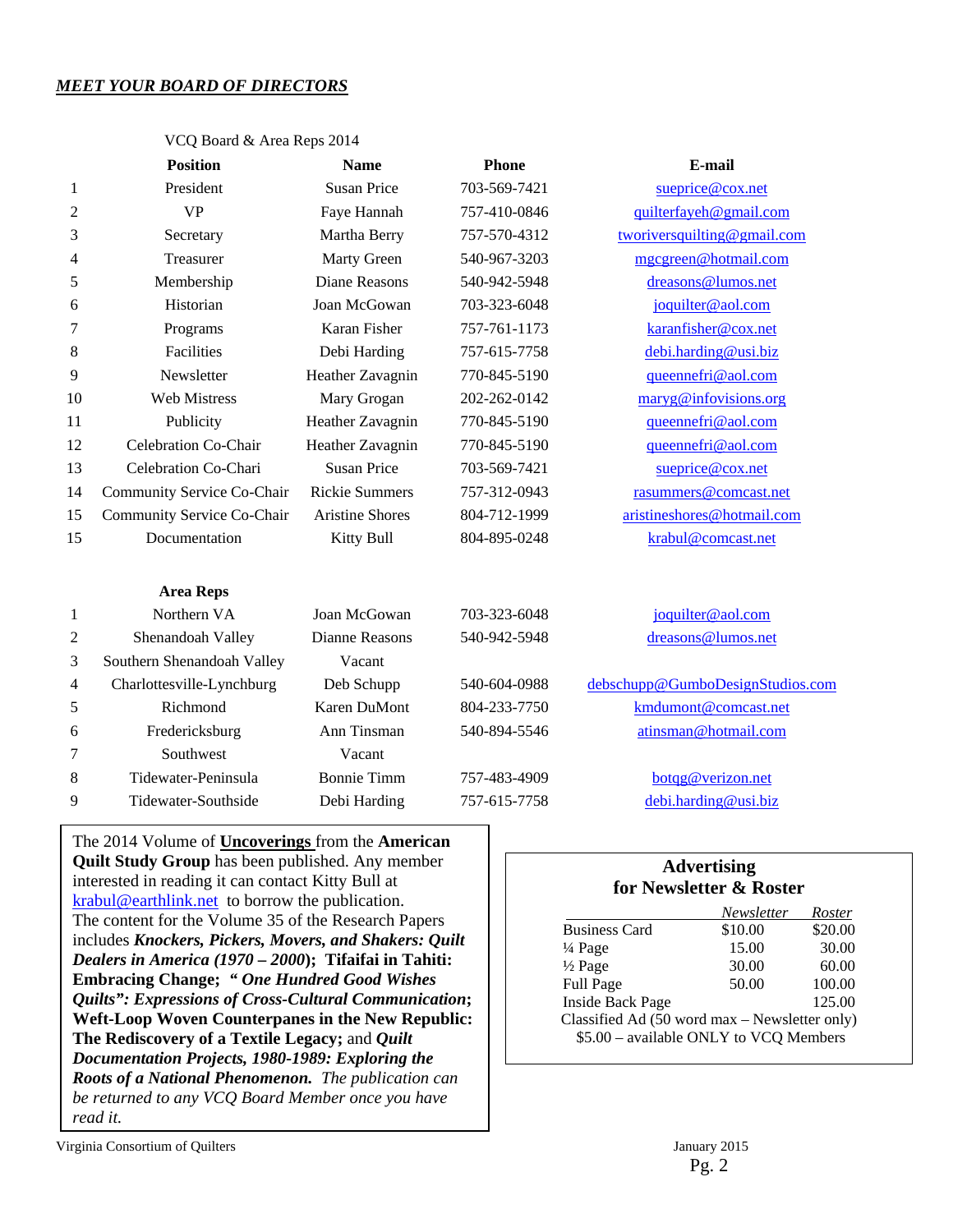#### **VCQ General Meeting Harrisonburg, Virginia November 2014**

The meeting was held at the Community Mennonite Church and called to order at 12:45 p.m. by Susan Price, President. Susan thanked the VCQ board members for hosting the event and making the gifts for members to celebrate the  $30<sup>th</sup>$  anniversary of VCQ. A special thanks went to Dianne Reasons who served as the contact for assisting with the facility, directions and food. New members were welcomed and given goodies as well. A motion was made and accepted to approve the August 2014 minutes. Marty Moon made the motion to accept the minutes, Karan Fisher seconded.

Thinking of You cards and/or thoughts were sent to Karen DuMont, Laura Jennison, Grey Castro, and Debi Harding.

Mary Grogan received Viewer's Choice award at the Madison County Quilt Show for her Spring Garden Treasures quilt. Four past celebration teachers were winners at this year's competition at International Quilt Festival. Nancy Prince and Linda French won Best of Show. Previous teachers Becky Goldsmith and Karen Eckmeier were also recognized. Ronnie Harriman, husband of the guild's founder, sent a note in honor of VCQ's  $30<sup>th</sup>$  anniversary. VCQ signed his  $88<sup>th</sup>$  birthday card. AQSG has a new password for member information and newsletters. Information for americanquiltstudygroup.org/benefit.asp was passed out.

Susan Price presented the annual review for 2014:

- Attendance Average meeting attendance is 70
- Membership Current membership is 263 (2013) ended with 283 on a Celebration year)
- Celebration was a great success 153 members in attendance
- Community Service approximately 90 pillows with totes were made within 3 meetings
- Documentation 558 quilts were documented in 2014 thanks to Neva Hart. With 500 last year that's over 1000 Virginia quilts documented. Adding the records to the national Quilt Index at the University of Michigan is the next step.

Marty Green presented the Treasurer Reports from August through October 2014. The checking account balance as of November 5 was \$13,768.37. The money market balance was \$10,198.03. Monique Moody made the motion to accept the report. Nancy Schrout seconded.

Dianne Reasons reported 261 members, 37 of which are new. Margorie Elliot won the new member incentive drawing; 30 fat quarters (in recognition of the  $30<sup>th</sup>$ anniversary).

Karan Fisher reported 60 registered at November's meeting. Karan also previewed four classes scheduled for March 2015 in Williamsburg, Virginia.

Mary Grogan is the Web Mistress. Send suggestions/corrections and report problems to webmistress@vcq.org. Susan reminded members to make sure their email address in the directory is correct.

The next newsletter deadline is January 16, 2015 for the March meeting. Information can be sent to Heather Zavagnin.

Celebration 2016: Theme is "Its Crystal Clear… We're Quilters!"  $(15<sup>th</sup>$  Celebration Anniversary is Crystal) "Save the Date" pens, April 28 – May 1, 2016 were passed out. Teachers have already been contacted.

Ricki Summers and Aristine Shores volunteered to coordinate the Community Service Project, comfort pillows for mastectomy patients.

Documentation – 87 quilts were documented September 19 in Winchester, Virginia. Additional quilts were documented in Floyd. Information from documentation days will be used to create a database of documented quilts at Virginia Quilt Museum; possible future book.

Old Business: Bonnie Timm presented slate for November election. The nominees were President – Susan Price, Secretary - Martha Berry, Historian – Joan McGowan. A motion to accept the nominations was made by Pat Winters and seconded by Lois Bates. The motion was approved.

The meeting was adjourned at 1:20 p.m. Respectfully Submitted by Grey Castro, Secretary.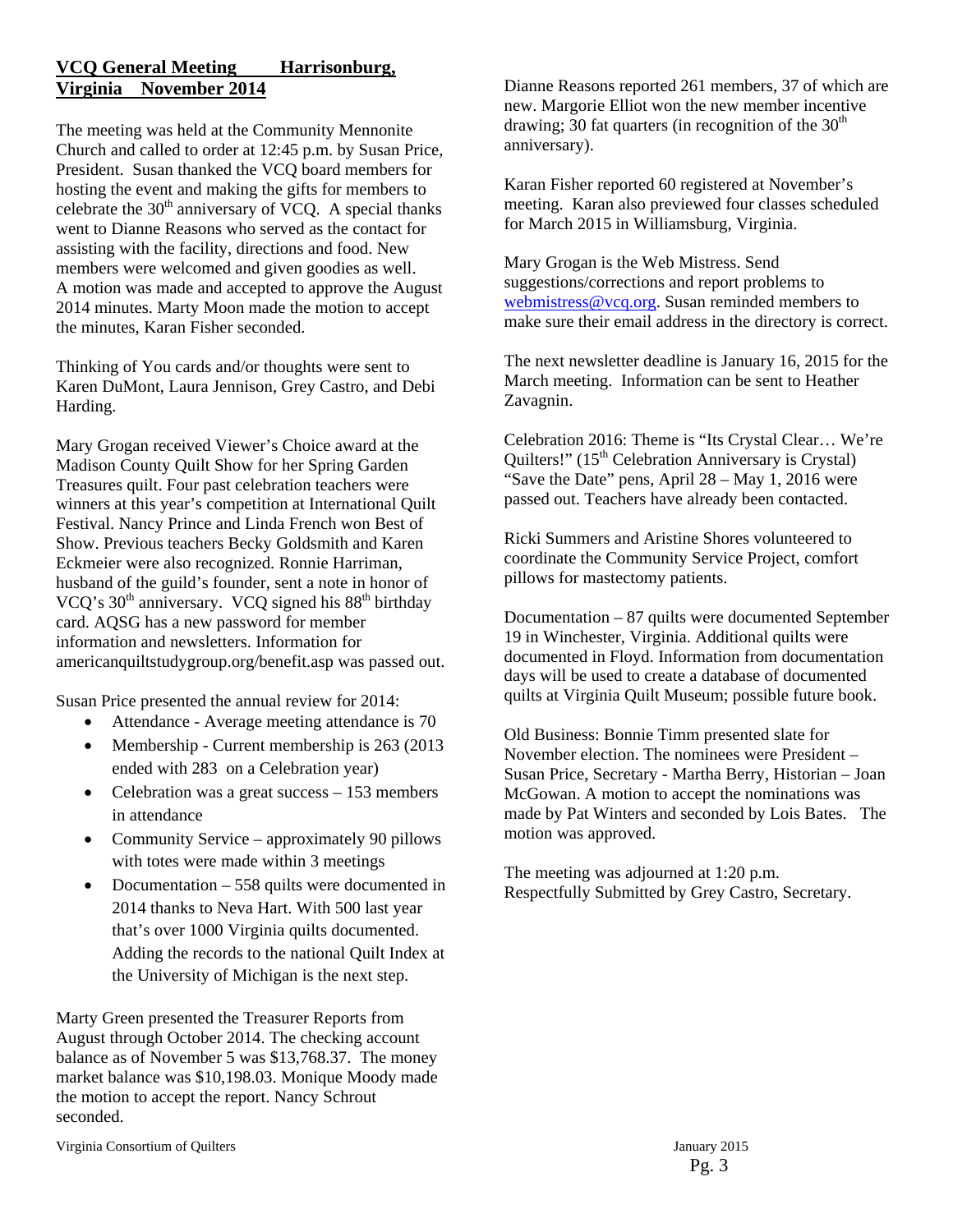#### **Calendar of Events**

#### **SWVA Quilt News**

We bring you news and updates on quilt and fiber art related events and activities in Southwest Virginia. Would you like to receive this monthly e- newsletter? Please sign up at

http://kutauber.wix.com/SWVAQuiltNews

**Mancuso Show Management Presents Mid‐Atlantic Quilt Festival XXVI February 26 – March 1, 2015 All under one roof at the Hampton Roads Convention Center** 

**Hampton, Virginia Greater Chesapeake Bay / Williamsburg Area**

We send all VCQ emails from info@vcq.org. Please check your spam settings to always allow email from info@vcq.org. Thank you to everyone who is now receiving newsletters and announcements from VCQ by email. You are saving our organization significant money, and making your Newsletter Editor's job go much faster!



2015 Patchwork Quilter Jamboree July 17 –July 18 http://patchworkquilters.com/ \*\*\*\*\*\*\*\*\*\*\*\*\*\*\*\*\*\*\*\*\*\*\*\*\*\*\*\*\*\*\*\*\*\*\*\*\*\*\*\*\*

**VCQ Events: May 9, 2015 Blackstone August 8, 2015 TBD November 14, 2015 TBD CELEBRATION April 28 – May 1, 2016** 

The following are the **Deadline Dates** for item submissions to the newsletter staff: March 20<sup>th</sup> 2015 for May 9<sup>th</sup> meeting **June 12<sup>th</sup> 2015** for August  $8<sup>th</sup>$  meeting **September 14<sup>th</sup> 2015** for November  $14$ <sup>th</sup> meeting

Material can be sent electronically (preferred) to queennefri@aol.com OR mailed to: Heather Zavagnin, 87 White Oak Landing Rd, King William, VA 23086:

 **The current newsletter and past newsletters can be viewed and downloaded from the VCQ website at www.vcq.org**

 **Please contact Heather Zavagnin, queennefri@AOL.com or (770)845-5190, or Mary Grogan at webmistress@vcq.org if you are having trouble downloading a copy from the website or if you wish to receive a paper copy of the newsletter thru the US Postal Service.** 

 **If your current physical and/or email address needs to be updated, please fill out the application for membership form at the back of the newsletter or download from the website and send to Dianne Reasons, the Membership Coordinator.**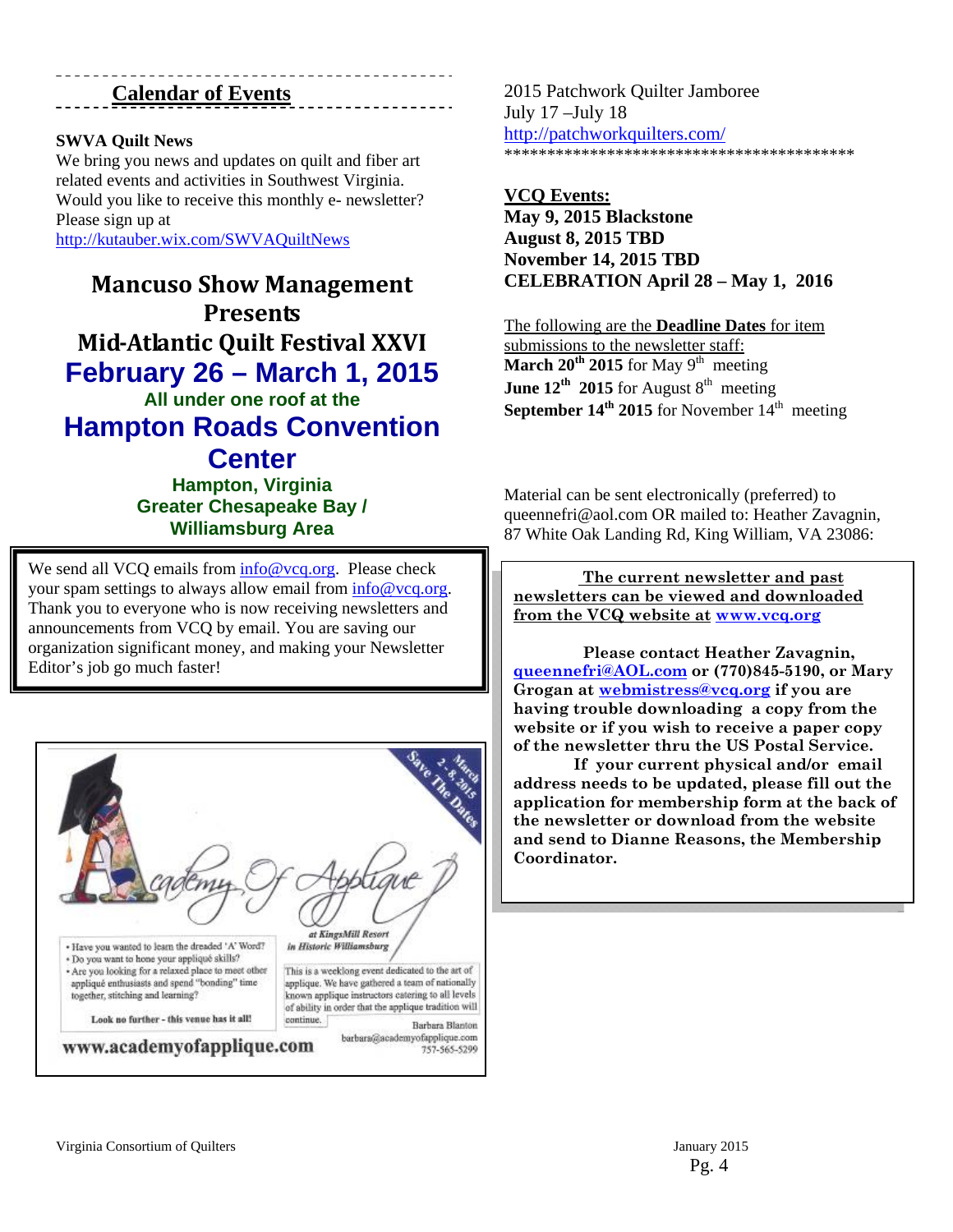

**VIRGINIA QUILT MUSEUM** 301 S. Main Street Harrisonburg, VA 22801 Phone 540-433-3818 Preserving, celebrating, and nurturing Virginia's quilting heritage

### **www.vaquiltmuseum.org**

Designated the "**official quilt museum of the Commonwealth**" by the General Assembly

## **February 3 ‐ April 25, 2015**

*Jinny Beyer's Simple Stitches, Exquisite Quilts* Curated by Bunnie Jordan

> "Jinny Beyer's Simple Stitches, Exquisite Quilts" exhibit is sponsored by **RJR Fabrics and Aurifil USA.**

*Treasures of the Vault: The Stornetta Legacy* From the Collection of the Virginia Quilt Museum

*Tales of a Mayan Huipil: Art Quilts Inspired by Guatamalan Weavings* Curated by Paula Golden

*February 3 - March 28, 2015*

*Civil War era quilts from the Collection of the Virginia Quilt Museum* Curated by Gloria Comstock, VQM Curator/Registrar

**Upcoming 2015 Exhibits**

*"Dear Jane Revisited"* Curated by Doreen Johnson

*"Celebrate the Day"* Curated by Shannon Shirley

*"New Quilts from an Old Favorite: Carolina Lily"* A challenge exhibit on loan from the National Quilt Museum.

*"Botanicals of the Valley"* A lovely exhibit of some of Virginia's beautiful antique floral quilts.

*"Caryl Bryer Fallert's 30 Quilts for 30 Years"* Celebrating Caryl Bryer Fallert's 30 years of beautiful quilts.

*"100 Years of Quilts: the Unger Family"*

*"Quilts of Charlottesville"* Curated by Janet Saulsbury

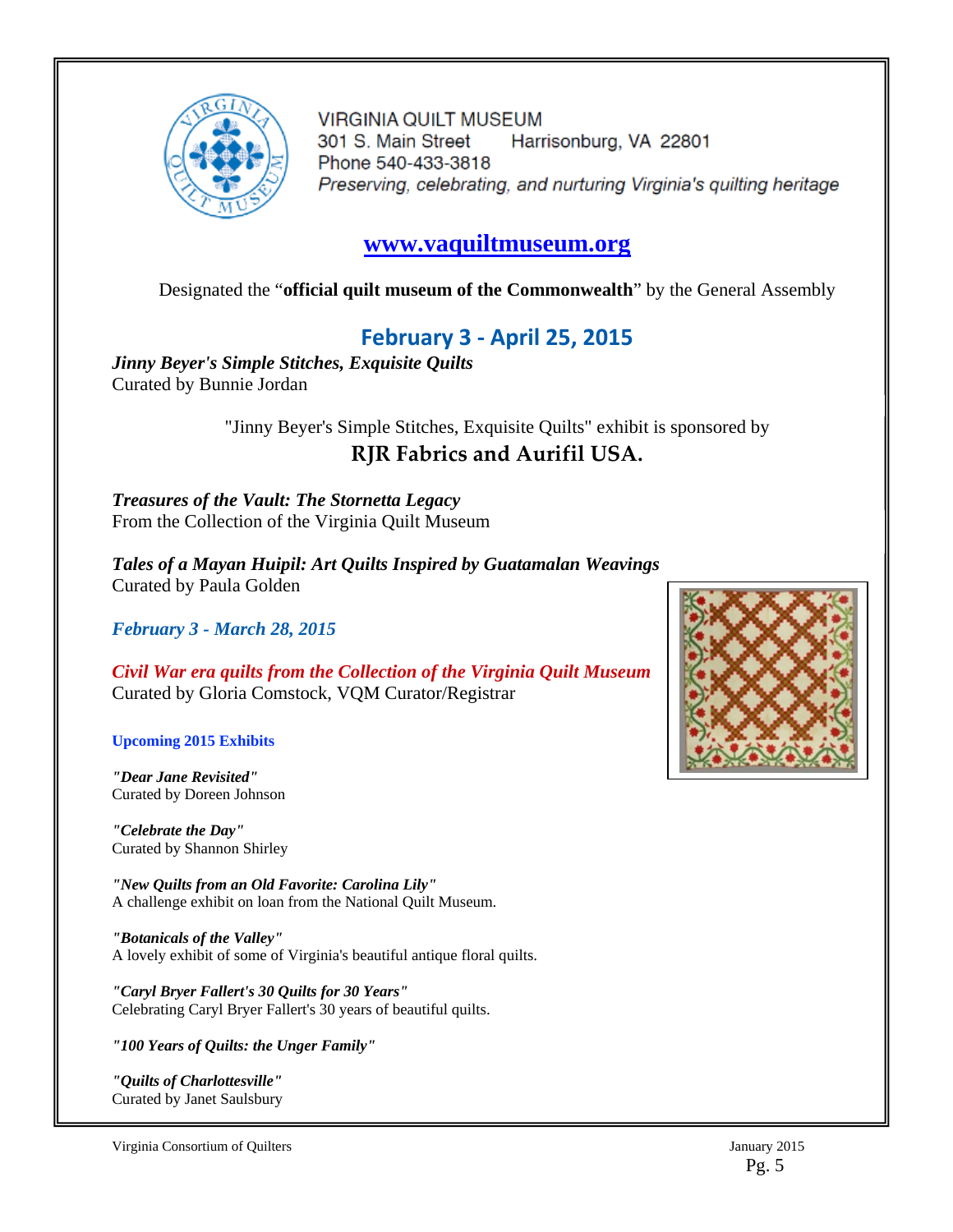# **Virginia Consortium of Quilters Application for Membership**

| check the box below.)                                                         |                                        |                                               |                        | Email address: The address of the set of the set of the set of the set of the set of the set of the providing my email address I understand that I will receive the newsletter electronically unless I     |
|-------------------------------------------------------------------------------|----------------------------------------|-----------------------------------------------|------------------------|------------------------------------------------------------------------------------------------------------------------------------------------------------------------------------------------------------|
| $( )$ I wish to receive a <i>paper copy</i> of the quarterly newsletter.      |                                        |                                               |                        |                                                                                                                                                                                                            |
| yours will not.                                                               |                                        |                                               |                        | Your membership can be paid for multiple years (up to 5 years) with this form. This date will be on<br>your membership card and the mailing label of each newsletter. If dues increase during this period, |
|                                                                               | $(\$20.00$ per year up to five years.) |                                               |                        |                                                                                                                                                                                                            |
| () Renewal Amt: \$_____________(make check payable to "VCQ" and include SASE) | (\$20.00 per year up to five years.)   |                                               |                        |                                                                                                                                                                                                            |
|                                                                               |                                        |                                               |                        | Renewal Members Only: Please enclose with your payment, application and a self-addressed                                                                                                                   |
| stamped envelope (SASE) for your membership card.                             |                                        |                                               |                        |                                                                                                                                                                                                            |
| I am a member of a local quilt guild/group: (-list all guilds)                |                                        |                                               |                        |                                                                                                                                                                                                            |
| I teach and/or lecture about quilting.                                        |                                        |                                               |                        |                                                                                                                                                                                                            |
| I may be willing to drive others from my area to VCQ meetings. Yes            |                                        |                                               |                        | N <sub>0</sub>                                                                                                                                                                                             |
| <b>Mail to:</b>                                                               | 41 Ashleigh Dr<br>Waynesboro, VA 22980 | <b>Dianne Reasons, Membership Coordinator</b> |                        |                                                                                                                                                                                                            |
| For Membership Only:                                                          | MList:                                 |                                               | Exp. Year:<br>NPacket: |                                                                                                                                                                                                            |

Rev. 1/12/2013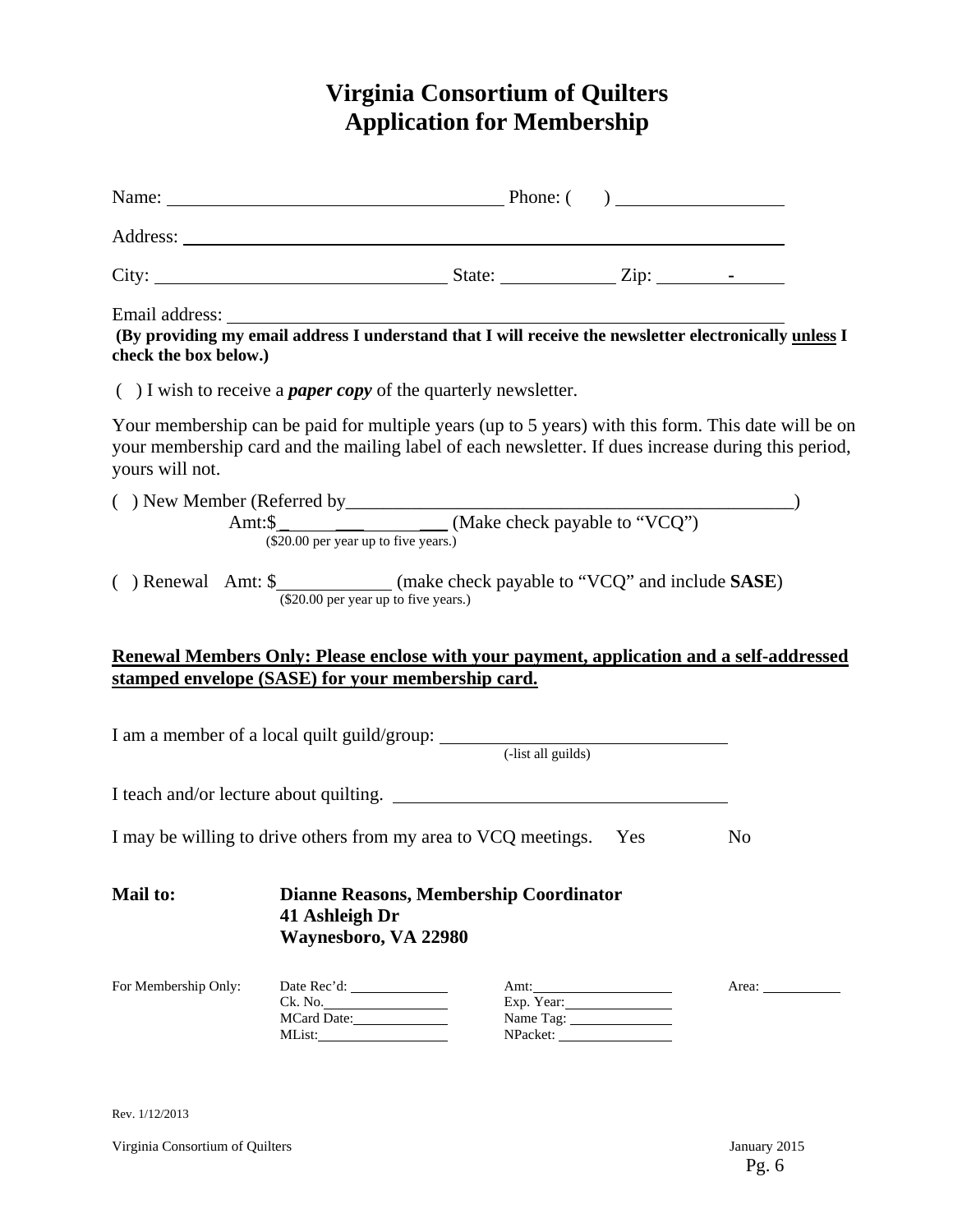#### **Virginia Consortium of Quilters Meeting in Williamsburg, VA March 14, 2015**

#### **Meeting Location**:

Williamsburg Christian Academy, 101 Schoolhouse Lane, Williamsburg, VA 23188 (757)220-1978 www.WilliamsburgChristian.org

#### **Directions to Williamsburg Christian Academy:**

Directions traveling West to Williamsburg

- Take 64 West to exit #231A (toward Norge)
- Turn right at first stoplight onto Rt. 30 N. (Rochambeau Dr.)
- Continue on Rt. 30 for 1.9 miles
- Turn left onto Schoolhouse Lane, Williamsburg Christian Academy

Directions traveling East to Williamsburg

- Take 64 East to exit #227 (toward Toano)
- Take right off exit onto Rt. 30
- Take left at first stoplight Rt. 30 N. (Rochambeau Dr.)
- Continue on Rt. 30 for about 1 mile
- Turn right onto Schoolhouse Lane, Williams Christian Academy

#### **Accommodations**:

Hilton Garden Inn Williamsburg, 1624 Richmond Road, Williamsburg, 23185 (757) 253-9400 www.williamsburg.gardeninn.com.

Our special group rate is \$89.00 (\$100.79 with tax) per room for 2 double beds. \$99 (\$111.89) per room for 2 Queen beds-limited number. Make sure to mention VCQ when making your reservation. The special group rate is guaranteed ONLY until February 11, 2015. 48 hr cancellation policy, 3pm check in. A freshly prepared cooked to order breakfast is offered daily at The Garden Grille & Pub in the lobby for \$9.95 per person plus tax. The Pavilion Pantry convenience mart offers sundries, an assortment of beverages and ready-to-cook meals bound for the in-room microwave oven or refrigerator. **Note**: If the Hilton Garden Inn fills, an alternate hotel recommendation is Holiday Inn Express, 720 Lightfoot Rd., (757)220-0062. Also, sharing the back parking lot of the Hilton Garden Inn is a Spring Hill Suites-Marriott and a Residence Inn-Marriott.

There are lots of restaurants on Richmond Rd; Applebee's; Cook Out; Red Lobster; Olive Garden; Red Hot & Blue Memphis Pit BBQ & Grill; and Seafare. The Christmas Mouse shop is also on Richmond Road.

#### **Directions to Hilton Garden Inn Williamsburg:**

From I-64 Take Exit 238. At the second traffic light turn right on Route 132. Continue straight until the first traffic light. Turn right on route 60 Bypass Road. Continue straight to the split in the road and merge right onto Richmond Road. The hotel is 0.75 miles ahead on the left.

#### **FROM: Hilton Garden Inn Williamsburg to Williamsburg Christian Academy (8 miles)**

Turn left out of hotel onto Richmond Road (60 West) Drive 6.5 miles, driving under Rt 199 bridge, past Williamsburg Pottery Turn right onto Croaker Rd (Rt 607) to Norge, driving .8 miles Turn left onto Rochambeau Dr (Rt 30) for 1.9 miles Turn left onto Schoolhouse Lane, Williamsburg Christian Academy

#### **Notes from Karan:**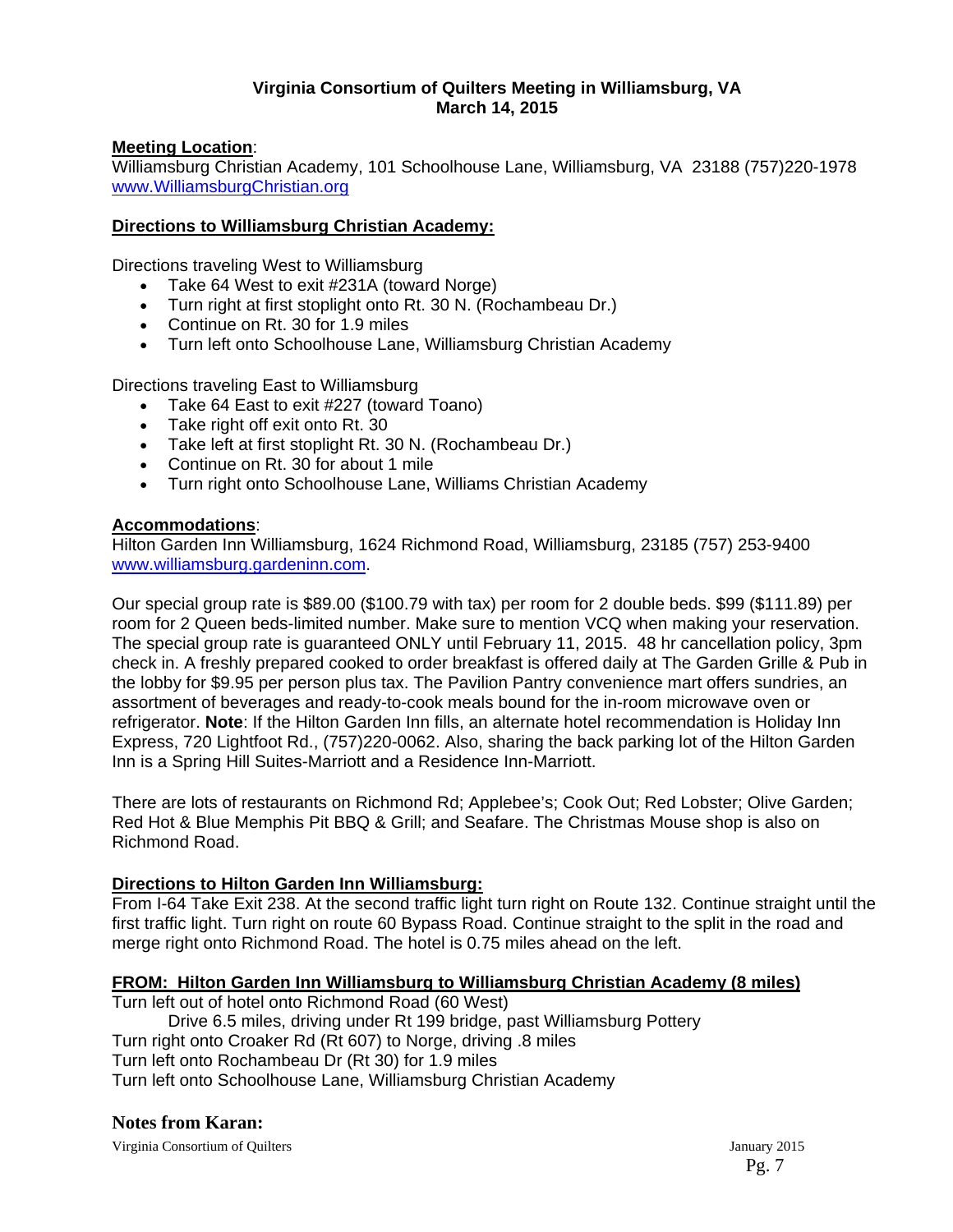Your registration form and check to VCQ must be **postmarked by Friday, February 27, 2015** (2 weeks prior to event). **Registrations will close after this date without exception. Any registrations postmarked after February 27, 2015 will not be accepted and will be returned**. Please fill out your registration form completely as this information is very vital to ensure proper confirmation mailing of your postcards.

#### **You will receive a postcard with your registration confirmation – Bring your postcard!! It is your MEAL TICKET for lunch and door prize drawing.**

**Any cancellations must be made by Friday, February 27, 2015 to obtain a refund.** 

**Please wear your nametag to the meeting so we can put names and faces together.** 

#### **Friday, March 13, 2015 Schedule: Dinner on your own**

- 6:00 7:45pm VCQ Board Meeting Hilton Garden Inn Peninsula East Room
- 8:00 9:30pm VCQ Celebration 2016 Planning Meeting Hilton Garden Inn Peninsula East Room

#### **Saturday, March 14, 2015 Meeting Schedule:**

| ➤ | 8:00 - 9:00 AM       | Registration |
|---|----------------------|--------------|
|   | $\sim$ $\sim$ $\sim$ |              |

- $\geq 9:00$  Noon Workshops
- $\triangleright$  Noon 12:45PM Lunch
- $\geq 12:50 1:20$ PM Business meeting
- $\geq 1:30 3:30$ PM Workshops reconvene
- $\geq$  3:45 4:15 PM Show and Tell

**Shops Near Williamsburg Area** 

Nancy's Calico Patch 21 Hidenwood Shopping Ctr, Newport News, VA 23606 *(*757*)* 596-7397 http://www.ncpquilting.com/

Love 2 Quilt 1915 Pocahontas Trl, #B4, Williamsburg, VA 23185 (757) 565-0978 www.love2quilt.com

# Also on the Way Don't Forget

Sew Refreshing 7225 Bell Creek Rd., Suite 264 Mechanicsville, VA 23111 (804) 789-1803 www.sewrefreshing.com/

Millstone Quilts 8074 Flannigan Mill Rd, Mechanicsville, VA 23111 (804) 779-3535 http://www.millstonequilts.com Quilting Adventures 6943 Lakeside Avenue Richmond VA 23228 (804) 262-0005 www.quiltingadventures.com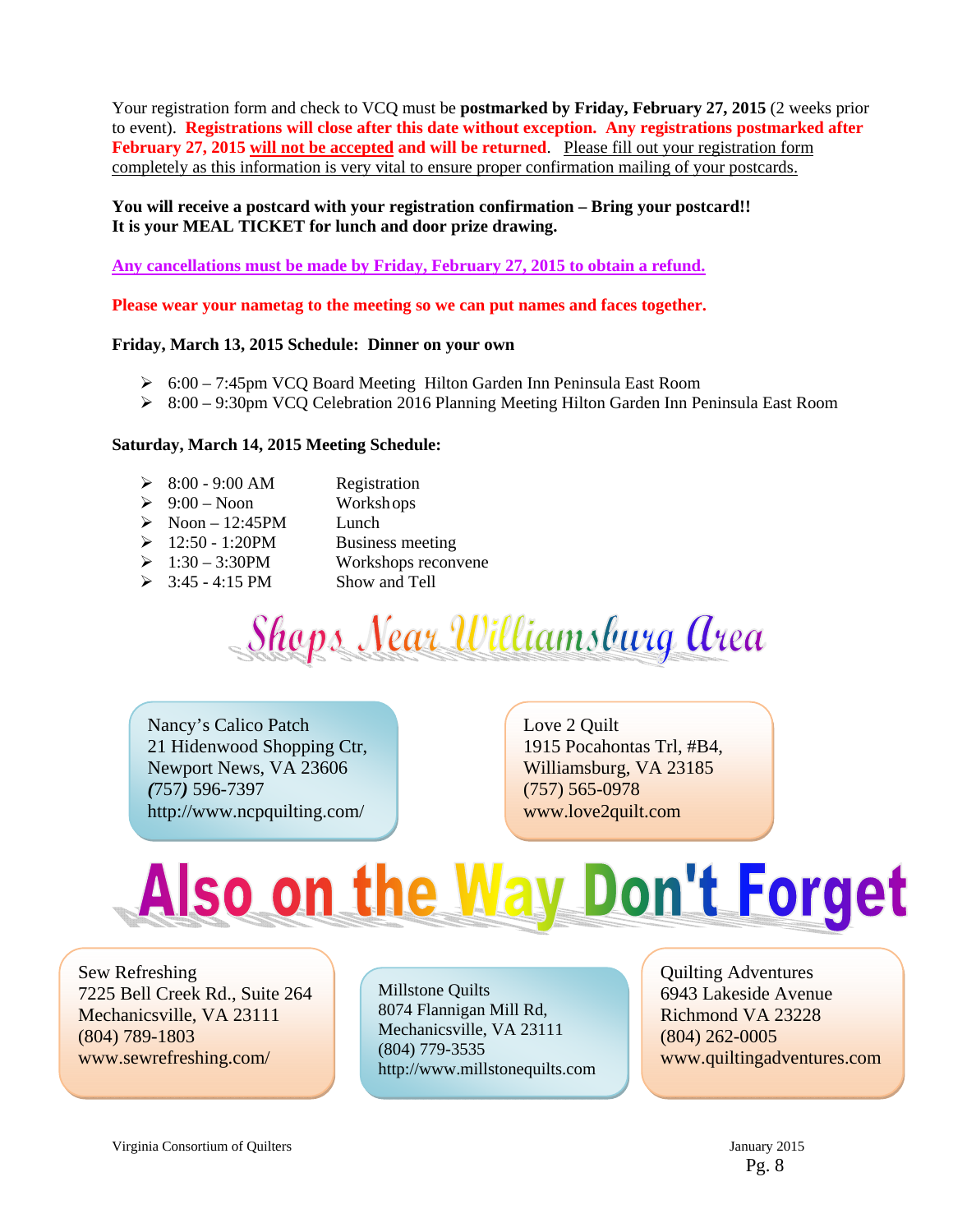**Workshop A: Mock Molas – A Traditional Art Modified & Made in Felt with Alice Ridge** 



#### **Skill Level: Open to All**

**Hand Workshop:** This is a hand work workshop, but it is easy and relaxing to do. Have you looked at the beautiful Molas from Panama and gone green with envy? I have! I love the look of traditional Molas with all the layers of colored fabrics and fancy stitches! I thought that I would make one myself, but then really turned green when I realized how much detail work and teeny tiny stitches were involved. So, I created this class to modify the traditional Molas by using felt to make a project that keeps the style and colors of the original, but is so much easier and faster.

#### **Materials/Supply List:**

- **Kit:** All the supplies for this workshop will be provided for you in a kit that can be purchased the day of the workshop from your teacher. There will be several designs to choose from. The kit fee is \$20.00 and can be paid by either cash or debit/credit cards. No personal checks, please.
- Please bring the following with you:
	- o Pencil. Just an ordinary pencil. I usually use a mechanical one so I don't have to worry about sharpening it.
	- o Small iron and ironing mat surface if you have one
	- o Small very sharp pointy scissors. We will be cutting out the design and there will be small tight cuts to make.
	- o Thimble. We will be doing hand stitching and you will appreciate having a thimble, trust me on this. If you don't have one, or have never used one before, I use leather "Thimble Pads" and I think they are fantastic. They are small leather dots that have adhesive to stick them on your finger right where the needle would poke you.

**About your teacher:** *Alice Ridge* learned how to sew and embroider by hand when she was in 2<sup>nd</sup> grade, taught by her Grandmother and Great Aunt. She got her first sewing machine when she was in  $5<sup>th</sup>$  grade and has been sewing ever since, and she has been quilting on and off for over 30 years. In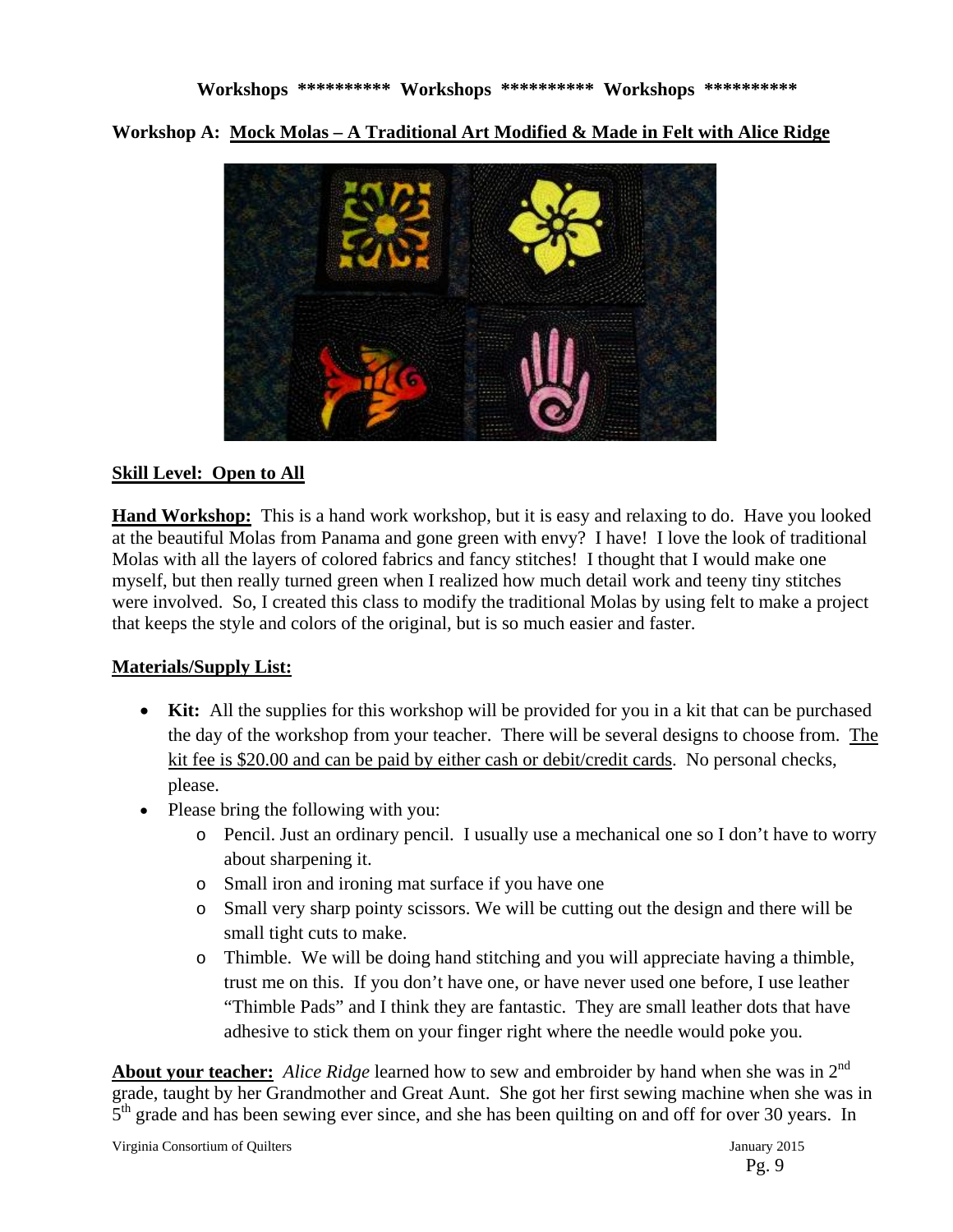her own words, she has been "quilting obsessively for the last 15 years". She is a traveling quilt teacher for the last 7 years and recently had an article & pattern published in "*Quiltposium*", the online quilting magazine. She appreciates all quilting styles and loves to try new techniques and "tweak" old ones to make them new and fresh. Alice thinks quilting should be fun, "If you're not having fun… then you need to find a different hobby". Alice is married to a career Army man (34 yrs Active Duty and still going…) and has traveled all over the world, but currently resides in Ft. Eustis, VA. She is a mother of 3 grown children and has 4 grandchildren.

#### **Workshop B: Thread Painting with Sherry Whitford**





#### **Skill Level: Intermediate/Advanced**

**Machine Workshop:** Create a small wall hanging while learning the technique of "thread painting". Maximum of 10 students for this workshop.

#### **Materials/Supply List:**

- **Kit:** Supplies provided in the kit will be the fabric with the basic tree drawn onto hand painted background, stabilizer, and use of Sherry's decorative threads for seasonal colors of Fall, Summer & Spring. The kit is required for this workshop and can be purchased the day of the workshop from your teacher. The kit fee is \$15.00 payable by cash or check.
- Sewing machine in good working order and one you are comfortable using, all machine cords and foot pedal. You must be able to drop the feed dogs on your machine.
- $\bullet$  3 5 bobbins to wind decorative threads. (these will be used on the top of your machine)
- Marking pen
- Basic sewing tools & supplies

#### **Fabric Requirements:**

- $\bullet$   $\frac{1}{2}$  yd of coordinating fabric for the border, backing & binding
- 1 yd of batting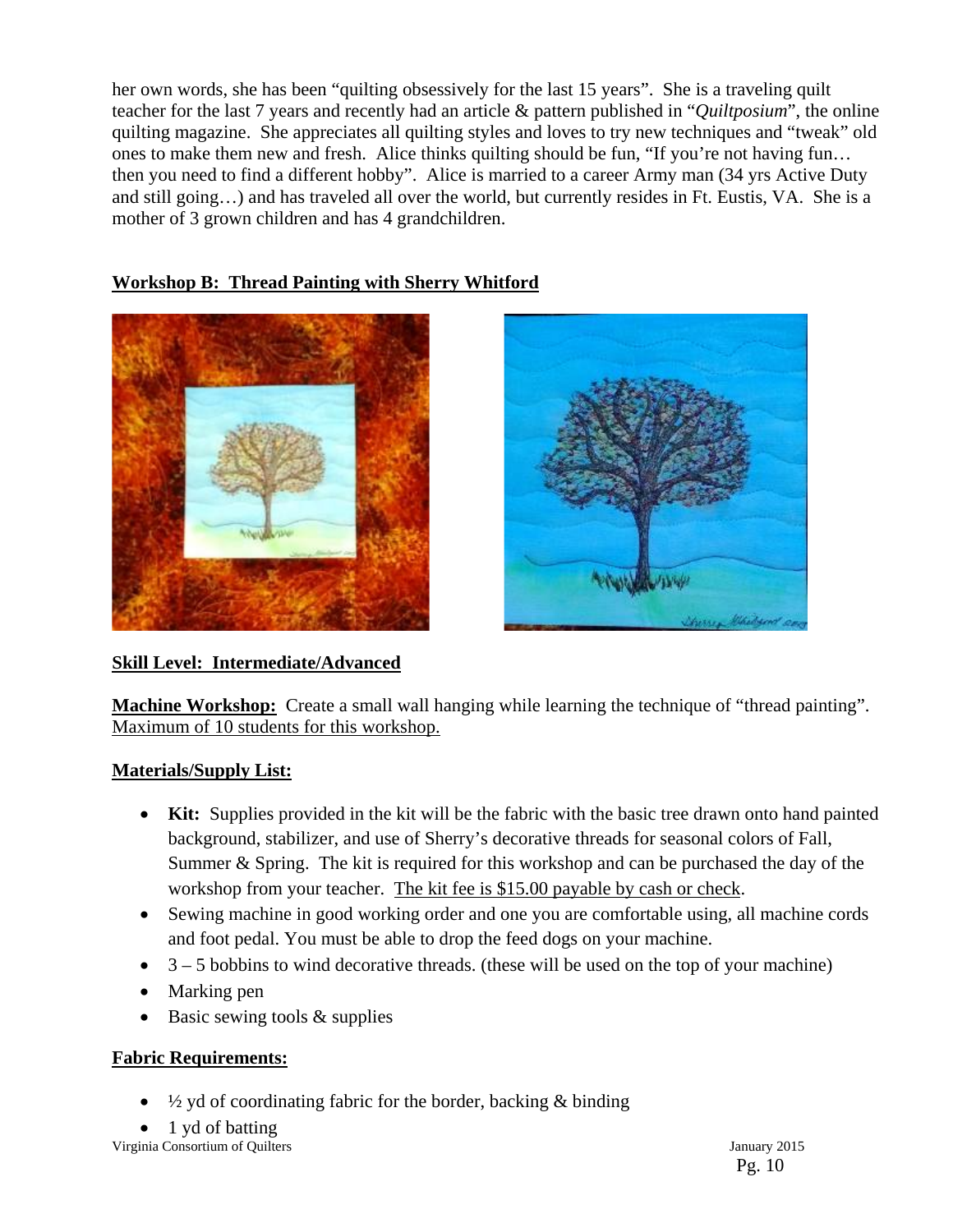**About your teacher:** *Sherry Whitford* has been quilting for over 45 years. She managed the quilt shop, Needle Craft Corner at Williamsburg Soap & Candle Factory for 28 years and had a lot of fun doing so. She is now retired "to play and teach quilting" which she finds even more fun! "What joy to share my love of quilting skills" and we are fortunate to have her as a VCQ member. Having the pleasure of viewing many of Sherry's quilts on display at the Mid-Atlantic Quilt Fest in Hampton, VA or at a lecture/trunk show she presents at local guilds, Sherry's sense of humor usually is a stand out in many of her wall quilts and her craftsmanship is excellent. She encourages quilters to think outside of their comfort zone and embrace unexpected results. Sherry is a member of the Colonial Piecemakers' Guild; River Country Quilters' Guild and the Crazy Quilters Chapter of the Richmond Quilting Guild.

#### **Workshop C: Little Layered Landscapes with Martha Berry**



#### **Skill Level: Beginner to Intermediate**

**Machine Workshop:** Learn the technique of cutting and layering your fabric and create your own original little landscape. This workshop will cover the fabric selection, cutting, layering, top stitching, quilting and embellishment. You will be on your way to finishing this project by the end of the workshop. There will be a maximum number of 12 students for this workshop and it is important that those attending do all their fabric pre-cutting as instructed below.

#### **Materials/Supply List:**

Rotary cutter, mat and quilter's square Iron and pressing surface Large and small fabric scissors Long Pins (flower head pins work well because they lay flat – this is important!) Sewing Machine with #80 universal or topstitch needle Thread to match fabrics for topstitching and quilting Bobbin thread to match fabrics or neutral color 100% cotton batting

#### **Fabrics:**

Look for textures, dots, lines, mottled and random uneven designs. Look for a range of textures. Avoid busy prints, and recognizable patterns.

*Due to time constraints, have the fabrics cut ahead of time.*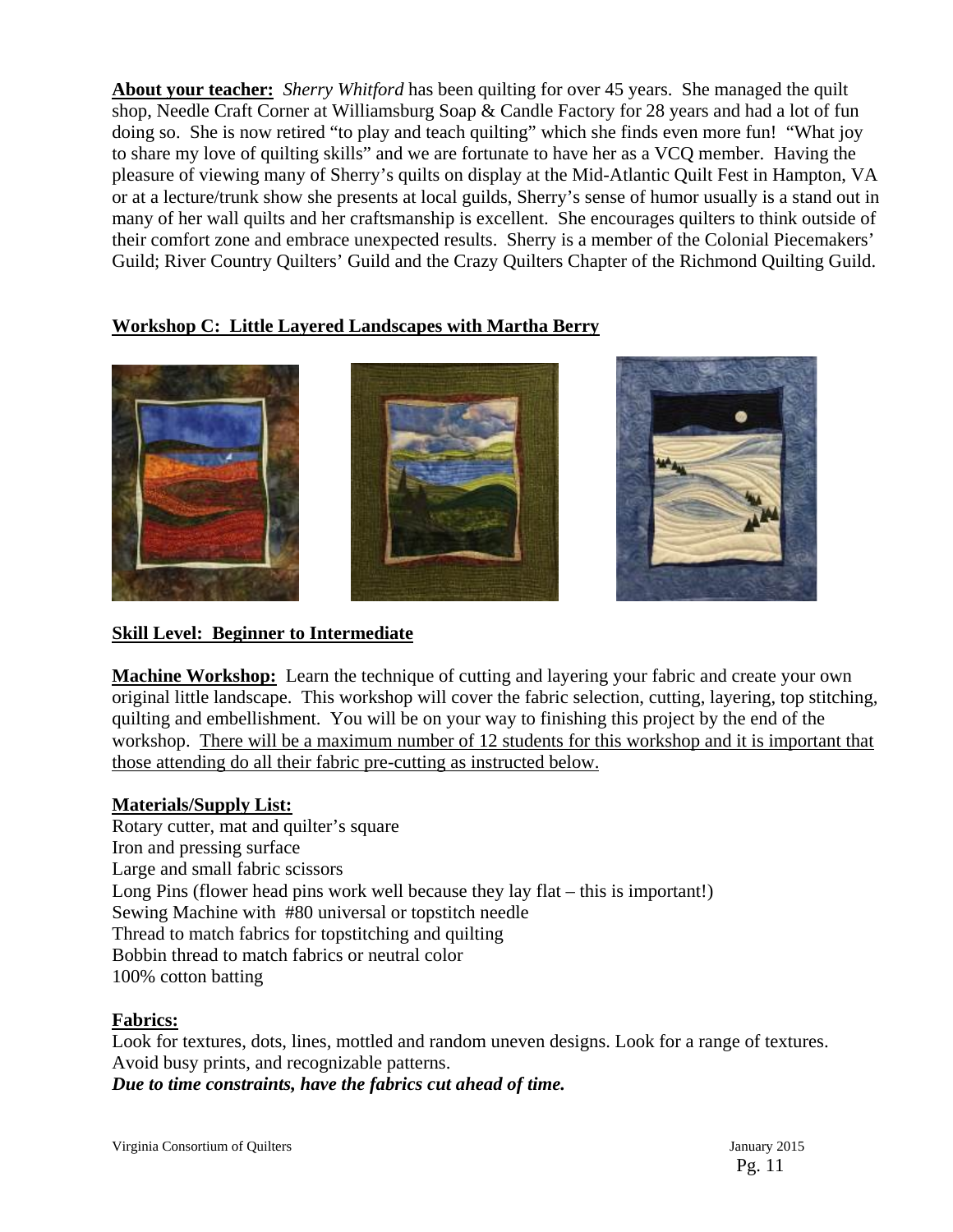Landscape Fabrics:

- Sky: one 10" x 4" rectangle blue/white mottled (look for commercially printed sky fabrics or hand-painted or dyed fabrics)
- Lake: one  $10$ " x 2" mottled blue strip (make sure one long edge is straight)
- Mountain (or distant hills): two purples (or greens) light and dark  $10"$  x  $2"$
- Hills: Seven Greens 10" x 4" (different textures and values, graduated from light to dark)

#### Curvy border Fabrics:

The landscape will come out approximately 9"W x 12"HT, but it is good to have a bit of extra length in the border strips to allow for size variations

- First Inner Wavy Border: Tan cut (2) at 2" x 14" (or longer) o Tan cut  $(2)$  at 2" x 12" (or longer) • Second Inner Wavy Border: Deep Red cut (2) at 2" x 16" (or longer)
	- o Deep Red cut (2) at 2" x 14" (or longer)
- Outer Wavy Border: This can be any color and any print or texture that will frame and set off the combination of fabrics used within the landscape. Four 3" width strips. The length and width of the strips should be longer than the length and width of the landscape combined with the two inner borders. The actual dimension will be determined after completing the two inner borders.
- Additional Fabrics needed: Hanging sleeve and binding

These little landscape quilts will be based on the technique as shown in Karen Eckmeier's book: *Accidental Landscapes: Surprisingly Simple Quilted Scenes* I will also show some variations and samples of additional techniques for making landscape quilts.

**About your teacher:** *Martha Berry* has had a love for all things sewing and fabric since a teenager and then started quilting in the late 1980's. Although she still greatly appreciates and does traditional piecing, she was quickly drawn to the not-so-traditional forms of using fabric in quilting and mixed media. After teaching elementary art for seven years in a school classroom, she opened Two Rivers Quilting, a fabric arts and longarm studio in Williamsburg, VA. "I love having the studio because it allows me to meet so many new people and see their beautiful work and hear the wonderful stories of their quilts." Martha is a member of the Colonial Piecemakers Quilt Guild and also a member of VCQ. She has recently taken the position of Executive Board Secretary and we are very grateful to have her!

> **VCQ will be scheduling meetings all over the state. If your guild would like to sponsor a meeting contact one of the Board members. If you know of a quilting teacher we would be interested in, please contact Karan Fisher, Programs Chair at karanfisher@cox.net, or 757-761-1173**

Pg. 12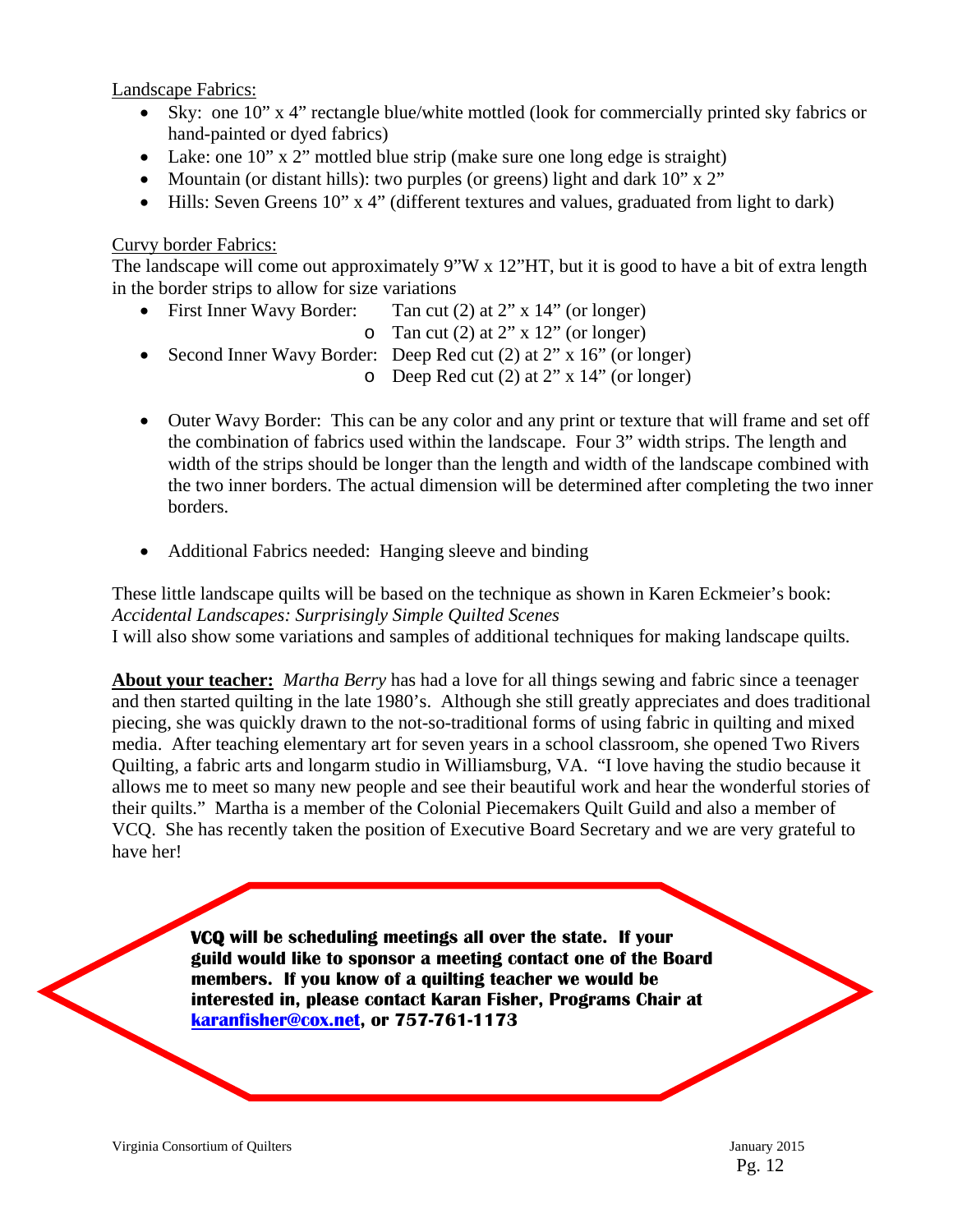#### **Workshop D: Intuitive Machine Free Motion Quilting with Paula Dean**





#### **Skill Level: Beginner to Intermediate**

**Machine Workshop:** Learn to free motion quilt your projects without over thinking. We will walk thru the basics of free motion quilting. This workshop will push you to look at your art in new ways and explore new possibilities. The quilting design can tell a story about the quiltmaker and is influenced by memories and life experiences. Join me as we practice our stitches and create a free motion sampler as a reference for future projects.

**Kit:** The kit includes focus fabric and Free Motion samples. The kit fee is \$10.00, payable by cash, and can be purchased from the teacher the day of the workshop.

#### **Materials/Supply List:**

- $\bullet$  Cut (2) 18" squares of solid fabric (or a print that reads as a solid don't be afraid to choose a dark color)
- Cut  $(2)$  20" squares of low loft batting
- Cut (2) 20" squares of backing fabric (one will go with your solid and the other with a focus fabric that will be provided to you on the day of the workshop. Just choose a neutral color)
- Freezer paper (about 12")
- Matching thread and contrasting thread for your solid fabric. Also bring a variety of threads for the focus fabric.
- Sharpie marker
- Composition book
- Fabric marking pen or chalk that will show up on your solid fabric
- Sewing machine in good working order and that you are comfortable in operating
- Free Motion or Darning Foot
- Needles:  $90/14$  or any size quilting needles
- Optional: Quilting gloves, digital camera

**About your teacher:** *Paula Dean* is primarily an art quilter and mixed media artist. She began as a traditional quilter and soon found there were just too many rules to feed her muse. She will attempt any techniques available and even though some may be an epic fail, she enjoys the process. Paula enjoys experimenting with texture and designs and always asks "what if". Her inspiration comes from everywhere and she takes pictures of anything and everything. Paula lives in New Kent, VA with her husband. She has two grown daughters and one granddaughter who is the twinkle in her eye.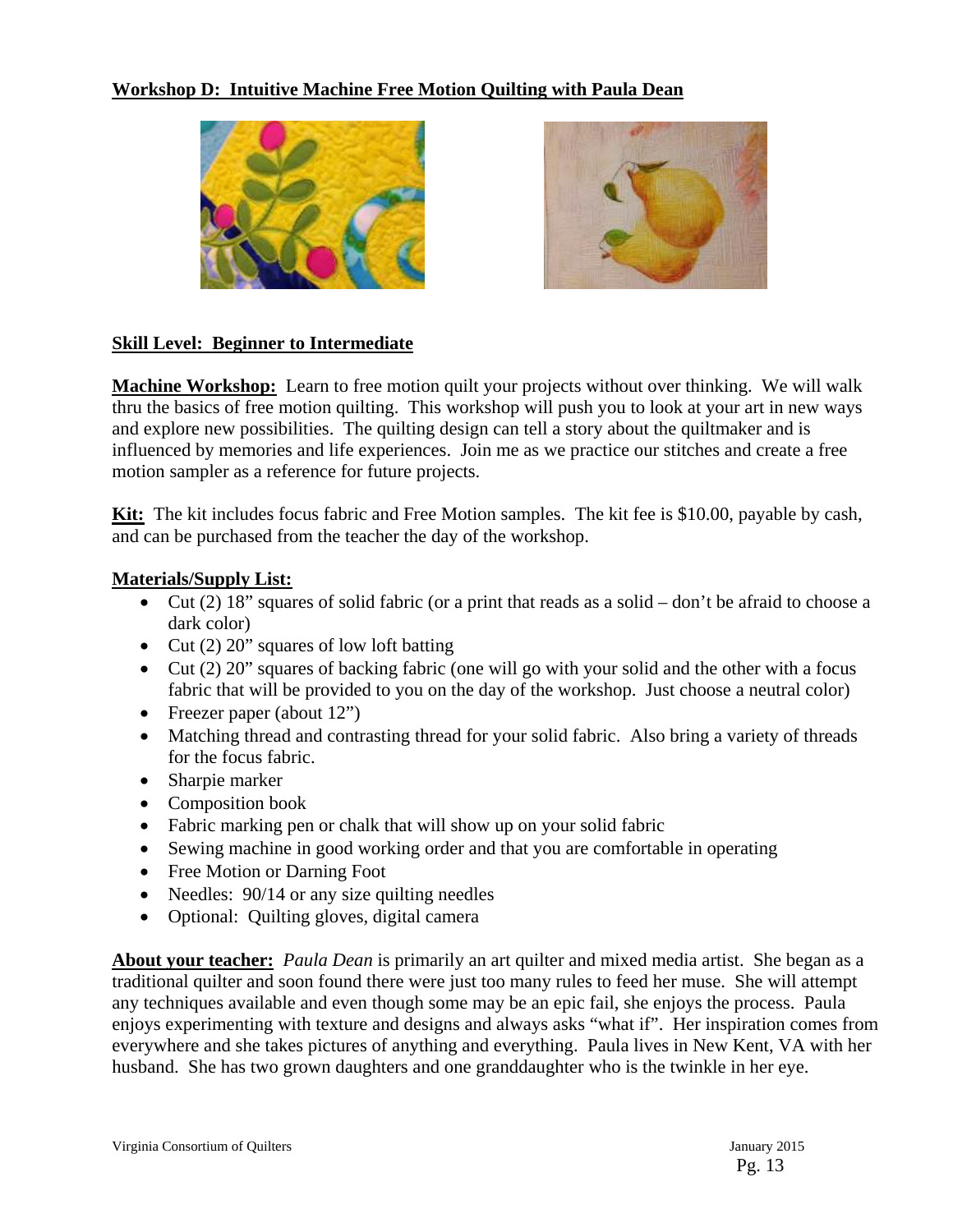#### **Workshop E: Community Service Project - Post Mastectomy Comfort Pillows**

#### **Skill level: All levels**.



**Machine workshop:** VCQ regularly selects a project as part of the guild's Community Service program. During calendar years 2014 through 2015 members may register to participate in this workshop to make these wonderful comfort pillows. VCQ will then give them to Breast Cancer Centers or clinics throughout Virginia for breast cancer patients. Rickie Summers and Aristine Shores graciously volunteered to be the Co-Chairs for this project for 2015. To help VCQ to achieve this, we ask members to either participate in the workshop, or donate 100% cotton or cotton flannel fabric of any color, pattern, or print and to provide names of Breast Cancer Centers, clinics, hospitals, etc.

located in cities, counties, & communities in Virginia. At this time, poly-fill is NOT needed. To date we have donated 109 Comfort Pillows and bags in 2014. The session in March will donate bags to Sentara Williamsburg Regional Medical Center Auxiliary. If you are participating in CQWM, you may think about spending part of your time with the community service project. You may choose to participate either all day, in the morning, or in the afternoon. Any time spent in the community service project is appreciated.

#### **Materials & Supplies:**

- A pattern will be provided in the workshop
- $\bullet$  1 FQ for pillows
- 1 FQ for cloth bag  $\&$  strap (this can be identical or coordinating fabric)
- Rotary Cutter and Ruler unless you precut your fabric
- Thread and pre-wound bobbins
- Sewing machine in working order, already threaded
- $\bullet$  Basic sewing tools & supplies

**Workshop F: Come Quilt With Me.** Bring your own project to work on as you sit and quilt with other members and experience some good fellowship. Highly encourage attendees to bring hand sewing/quilting due to some space limitations.



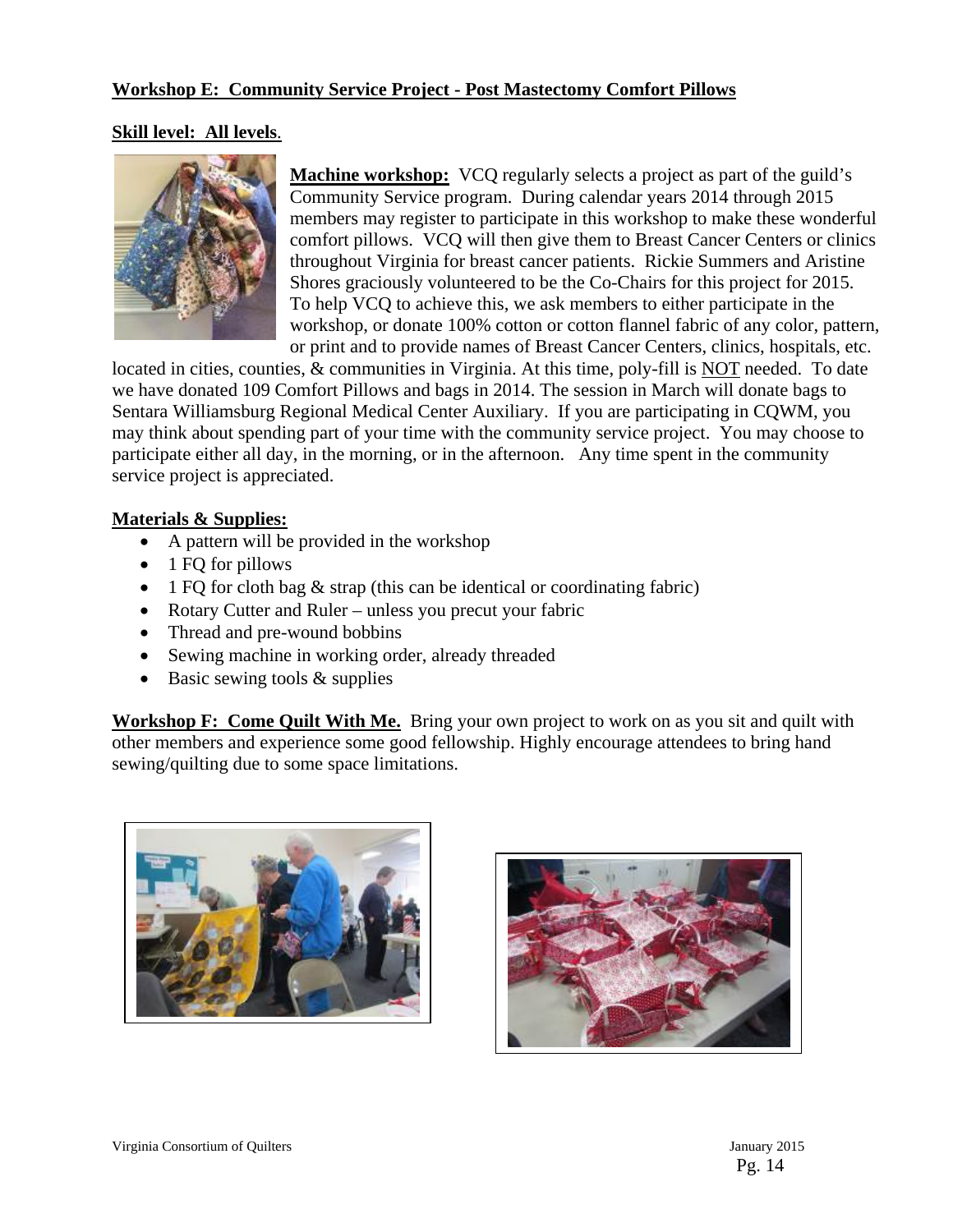Membership 2015 Report

Our membership ended the year with 265 members. So far 154 members have renewed for 2015 and beyond. I'm looking forward to receiving renewal applications from the 111 members before the March meeting. I'm sure that there are other quilters that you know who would enjoy traveling throughout the state for our quilting events. Encourage your friends to visit our website to learn more about VCQ. The annual dues are \$20 and you have the ability to prepay up to 5 years. I'm happy to be your membership coordinator for 2015 and hope to see you at our four meetings in 2015.

 Happy Quilting, Dianne Reasons

#### **TREASURER'S REPORT AS OF December 19, 2014**

Money Market: \$ 10,091.83 Checking Account: \$12,005.29

# PG Fiber2Art

Susan Price and Elizabeth Gibson **Original Design Thermofax Screens Custom Screens from your designs** Etsy Shop: http://www.etsy.com/shop/PGFiber2Art Email: PGFiber2Art@gmail.com Original design thermofax screens for use on fabric, paper, or other surface design. Use with screen printing inks or textile paints.

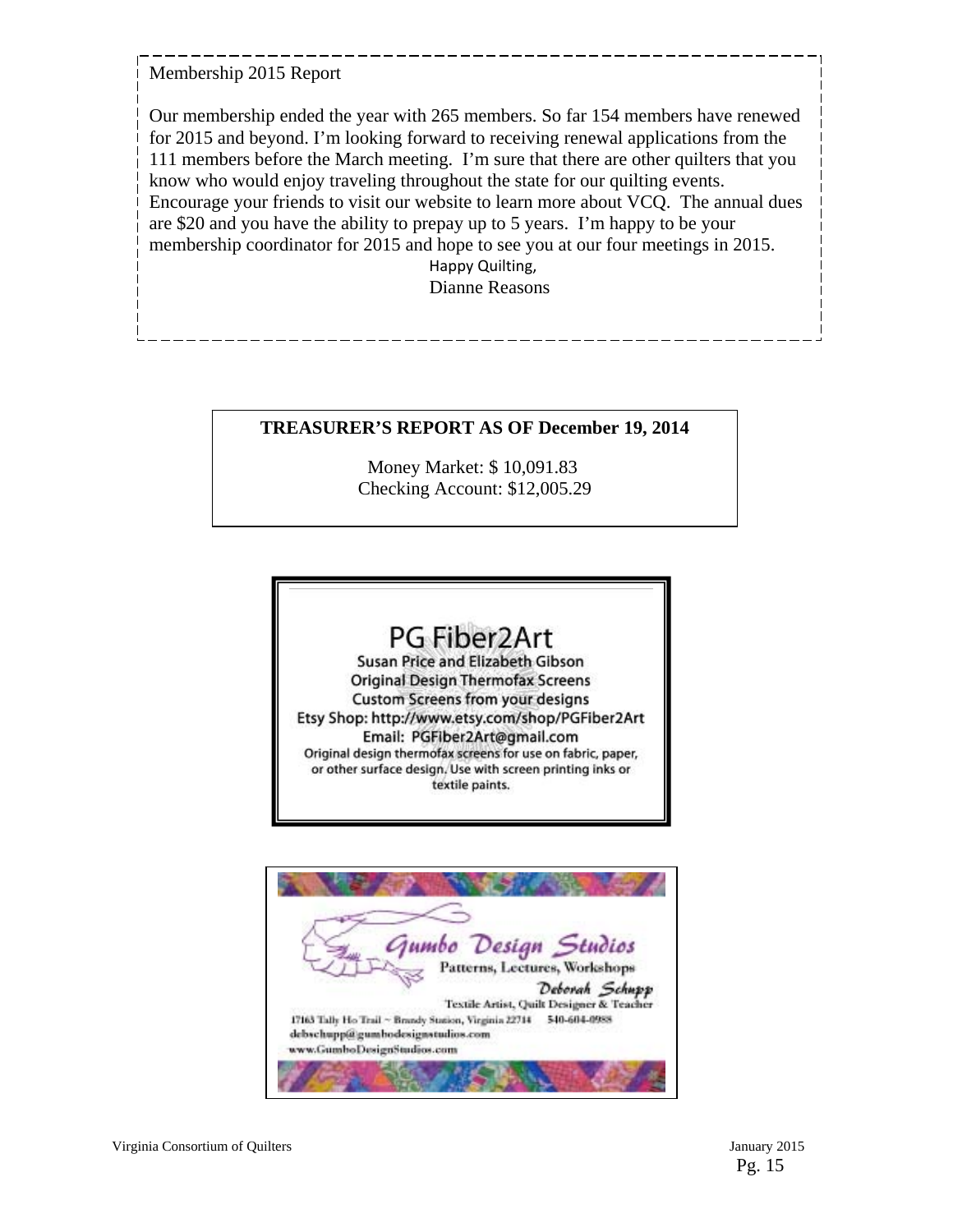#### **COMFORT PILLOW w/ BAG FOR MASTECTOMY PATIENTS**

This pattern was originally designed by members of the Shenandoah Valley Quilters Guild. Pillows are used by those who have had breast or underarm surgery. The cushion is placed between the arm and the torso to lessen direct pressure on the wound area. Machine wash and dry all fabric before sewing. Remove all selvedges. Use ½" seams, unless otherwise indicated. Please read all of the instructions before constructing the pillow or bag.

#### **To make the pillow: (1 fat quarter needed, or fat eighth if using cotton & flannel)**

Cut 1 piece cotton fabric, 8 ½" x 11 ½"

1 piece cotton flannel,  $8\frac{1}{2}$ " x 11  $\frac{1}{2}$ "

2 pieces thin batting or fleece,  $8\frac{1}{2}$ " x 11 $\frac{1}{2}$ "

Stack the pieces in the following order:

Batting or fleece Flannel, right side **up**  Fabric, right side **down**  Batting or fleece.

Pin securely**.** 

Leaving a 3" opening for turning, sew around the pieces using a scant  $\frac{1}{2}$ " seam allowance. Lengthen your stitch to accommodate the bulk of the layers. Use a walking foot or even-feed system to help prevent layers from shifting. Clip the corners and turn the cushion right side out. Stuff lightly with polyester filling (you want the cushion to be full, but not hard). Hand stitch the opening closed.

#### **CARRYING BAG: (1/2 yd needed)**

Cut: 1 piece main fabric, 2 ½" wide from selvedge to selvedge, for the handle.

2 pieces main fabric,  $10\frac{1}{2}$ " x  $13\frac{1}{2}$ " 2 pieces lining,  $10 \frac{1}{2}$ " x  $13 \frac{1}{2}$ "

Make handle: Using 2  $\frac{1}{2}$  'strip of fabric, fold both long edges in, wrong sides together, to meet in the center of the strip. Press.

Fold length of strip in half with folded in edges inside and short raw edges matching. You should have a strip 1 ¼" wide by approximately 18-20" long. Press.

Topstitch 1/8" from each edge and one or two times down the center of the strip (the more stitching, the firmer the handle).

Place main fabric rectangles together and sew around three sides, leaving one short side open for the top of the bag. Repeat with lining fabric. Turn the main fabric bag right side out. Leave the lining inside out. Press both.

Fold top edges of each bag under about ½". Place lining inside main bag, wrong sides together. Insert handle ends at each side seam between the main fabric and the lining.

Edge stitch around top of bag. Backstitch over each handle end to secure. Stitch around the bag a second time  $\frac{1}{2}$ " from edge, being sure to backstitch over the handle again. Slide pillow inside bag.

Directions modified by Susan Price for VCQ, March 2014.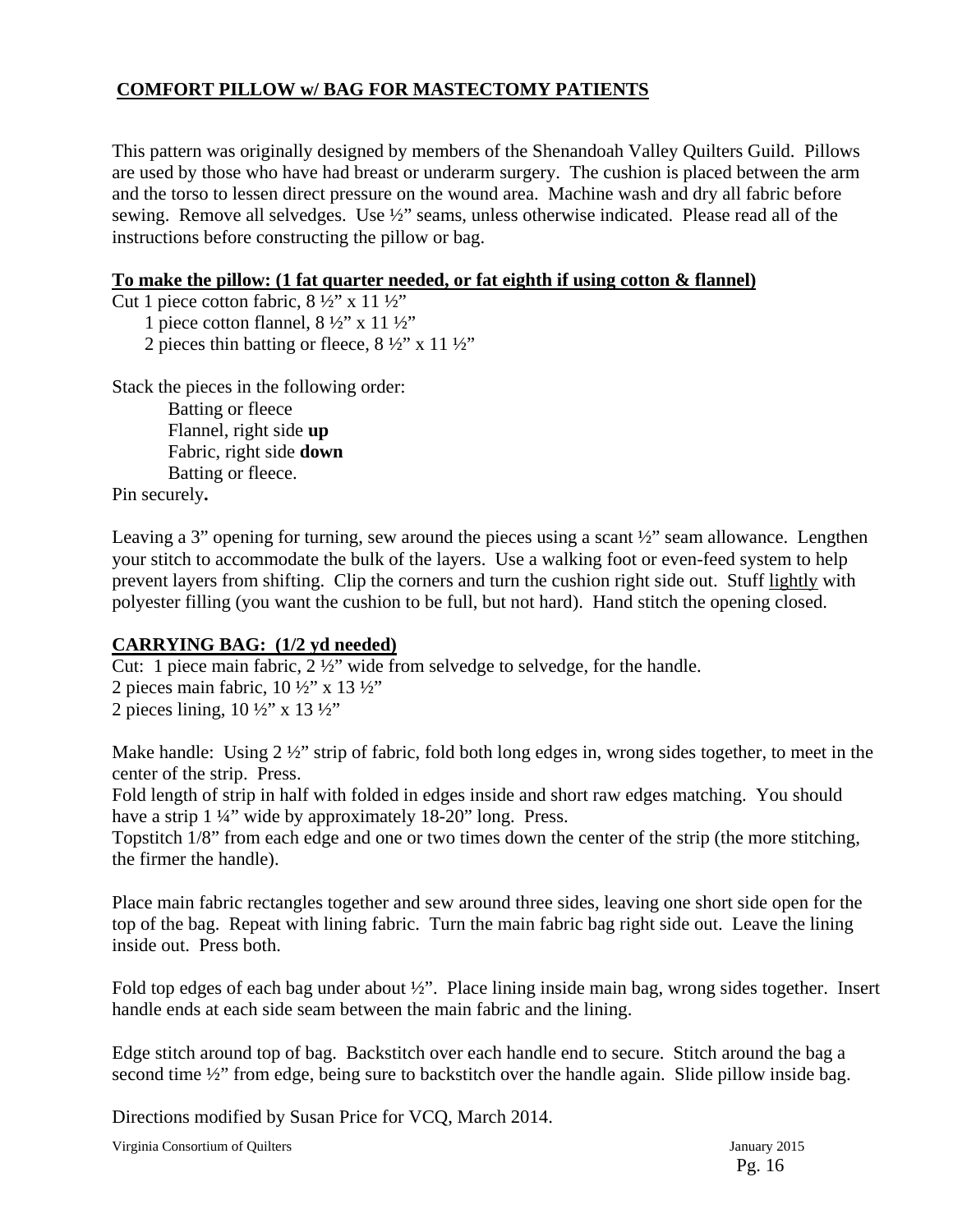# **VCQ WORKSHOP REGISTRATION FORM**

Registration form deadline: **February 27, 2015. Registrations will close after this date without exception. Any registrations postmarked after February 27, 2015 will not be accepted and will be returned. Any workshop cancellations prior to the deadline are eligible for a refund.**  Name\_\_\_\_\_\_\_\_\_\_\_\_\_\_\_\_\_\_\_\_\_\_\_\_\_\_\_\_\_\_\_\_\_\_\_\_ Member\_\_\_\_\_ Non-Member\_\_\_\_ Address\_\_\_\_\_\_\_\_\_\_\_\_\_\_\_\_\_\_\_\_\_\_\_\_\_\_\_\_\_\_\_\_\_\_\_\_\_\_\_\_\_\_\_\_\_\_\_\_\_\_\_\_\_\_\_\_\_\_\_\_\_\_\_\_ City State Zip Phone\_\_\_\_\_\_\_\_\_\_\_\_\_\_\_\_\_\_\_\_\_\_\_\_\_\_ Email\_\_\_\_\_\_\_\_\_\_\_\_\_\_\_\_\_\_\_\_\_\_\_\_\_\_\_\_\_\_\_\_\_ Choice of Workshop (includes lunch). Circle letters and indicate choice on line. In the event your workshop choice is full and you are placed in CQWM, do you want the \$5.00 refund or donate it to VCQ? (please check your preference). \_\_\_\_\_ Refund \_\_\_\_\_\_VCQ Workshop A: Mock Mola with Alice Ridge Workshop B: Thread Painting with Sherry Whitford Workshop C: Little Layered Landscapes with Martha Berry Workshop D: Intuitive Machine Free Motion Quilting with Paula Dean Workshop E: Community Service Project with Rickie Summers & Aristine Shores Workshop F: Come Quilt with Me 1st choice 2nd choice 3rd choice

| Cost                                             |               |
|--------------------------------------------------|---------------|
| Member, Workshop                                 | \$30          |
| Member, Community Service/Come Quilt with Me     | \$25          |
| Non-member, Workshop                             | \$45          |
| Non-member, Community Service/Come Quilt with Me | \$40          |
| Host Guild Non VCQ committee member              | $$10**$ lunch |
|                                                  | only          |

\*\*A host guild non-VCQ committee member may register as a guest only for \$10 to include lunch and the business meeting. A non-VCQ visitor may attend any business meeting only and both must pre-register in order to have an accurate count for lunch.

Amount enclosed:  $\$\$  Pattern or supply fee, if any, is paid to teacher at time of class.

Are you willing to be a class helper? Yes No

Are you bringing a sewing machine to Come Quilt with Me? Yes No

Were you referred or invited by a VCQ member? Yes No If so, please write in their name

Special lunch requirements: Box lunches with a sandwich will be provided Vegetarian Gluten-free Allergic to

Send Workshop registration form and your check made payable to VCQ to: **Karan Fisher, 1213 Rittman Road, Virginia Beach, VA 23464** 

Virginia Consortium of Quilters January 2015 Questions? Contact Karan Fisher @ 757-761-1173 or **karanfisher@cox.net.**

Pg. 17